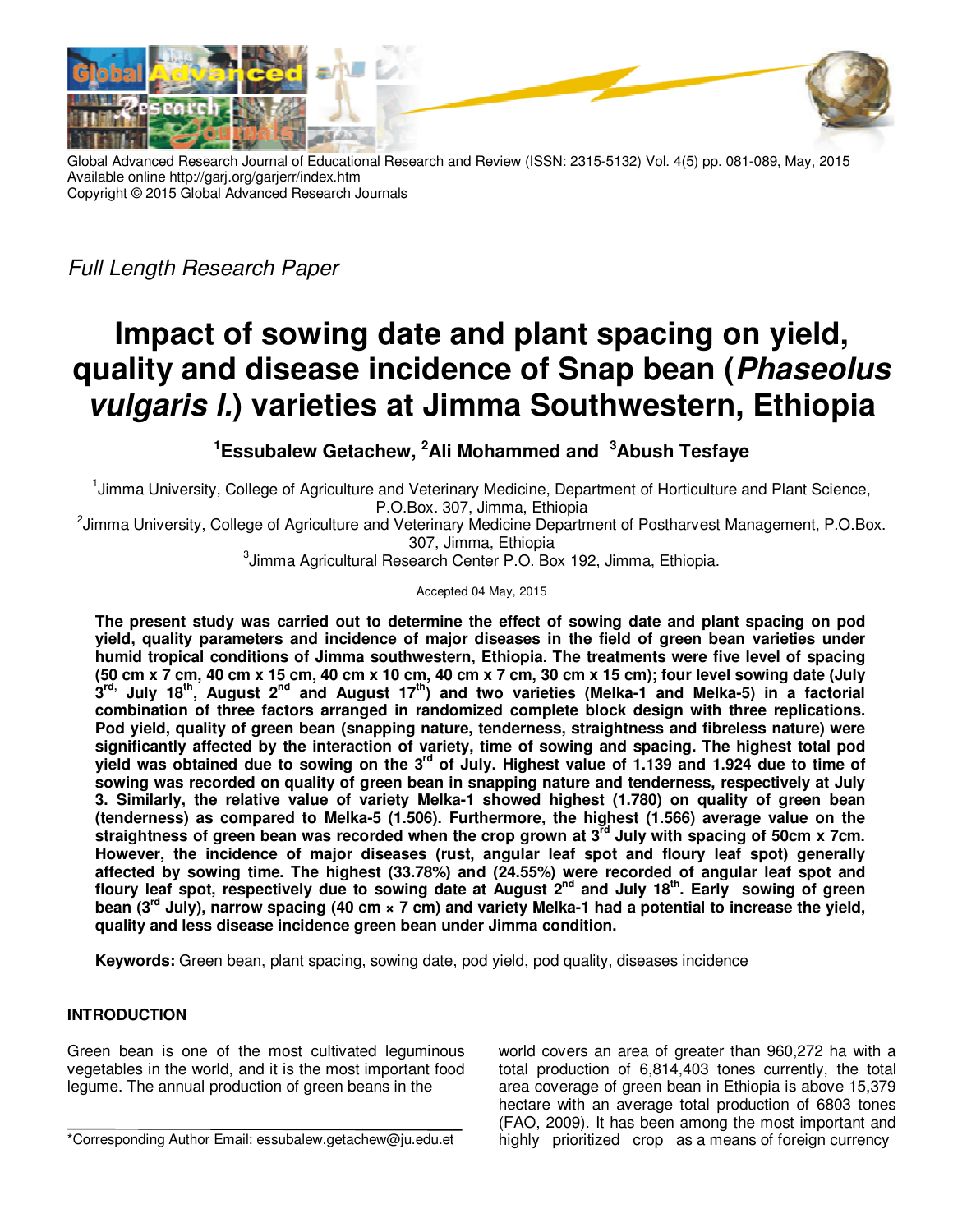earning in Ethiopia (Gezahegn and Dawit, 2006). Besides, green bean has been considered as an important protein supplement in cereals and root crops based food habit in the country and it serves as a green vegetables and it provides protein, calories, vitamins and minerals such as calcium, phosphorus, iron (Lemma, 2003). The major production constraints under Ethiopian conditions includes given the minimum genotype screening undertaken across different climatic zones, the genotype entries had not been consistent, diseases and pests were higher with rain-fed varietals screening than with those under irrigated conditions, when no crop protection measures were taken and high post-harvest losses (Lemma, 2003).

Furthermore; site-specific factors, such as cultural practices and sowing date influence yield, yield characteristics and quality parameters of green bean. Therefore, selection of the most suitable variety, determining suitable sowing date and applying appropriate cultural practices are very important for increasing quality and yield of green bean. Among the various factors, optimum sowing date and best variety are of primary importance to obtain potential yield (Amanullah *et al*., 2002). Considering the above constraints, various variety trails and agronomic experiments in Ethiopia have been carried out on specific planting density under rain-fed and irrigated conditions (Godfery *et al*., 1985). Therefore, a standard spacing of 40 cm x 10 cm has been adopted; irrespective of the growing conditions and locations which was not clear how this spacing was considered as the standard spacing without having planting density study including number of plants per hill. Disease incidence is also one of the major problems being occurred during with regard to plant spacing and sowing date for instance angular leaf spot incidence is high humidity and the as the temperature ranges between  $16-28^{\circ}$ C (Hagedorn and Inglis, 1986). In Ethiopia, particularly in Jimma zone, there has not been green bean production both at small scale and commercial farmers mainly due to lack of appropriate varieties, lack of information on time of sowing and spacing to be used (Lemma, 2003). Therefore, the research was conducted to determine the effect of sowing date and plant spacing on pod yield, quality and diseases incidence of snap bean varieties under the humid tropical conditions of Jimma, Southwest Ethiopia.

## **MATERIALS AND METHODS**

# **Description of the Experimental site**

The experiment was conducted Jimma University College of Agriculture and Veterinary Medicine experimental station at Eladalle during the main cropping season under

rain-fed condition. The experimental site situated at altitude of 1753 m a.s.l. and latitude of  $7^0$  S 42' 9"N and longitude 36 $^0$  47' 6" E in Ethiopia. It receives an average annual rainfall of 1,559 mm with maximum and minimum temperatures of  $26.8$  and 13.6  $^0$ C, respectively. The average maximum and minimum relative humidity of the area are 67.5 and 37.92 %, respectively. The soil of the experimental site is reddish brown clay classified as Nitisol with pH range of 5.0 to 6.0 (BPEDORS, 2000).

## **Experimental Design and Treatment**

Two green bean varieties (Melka-1 and Melka-5) obtained from Melkassa Agricultural Research Center, were used for the research**.** The experiment consisted of three factors, five levels of inter-row and intra-row spacing (50 x 7 cm, 40 x 15 cm, 40 x 10 cm, 40 x 7 cm,  $30 \times 15$  cm), with four levels of time of sowing (July 3<sup>rd</sup>, July  $18<sup>th</sup>$ , August  $2<sup>nd</sup>$ , and August  $17<sup>th</sup>$ , 2010) and two green bean varieties (Melka-1 and Melka-5) arranged in 5 x 4 x 2 factorial in randomized complete block design with three replications. The spacing levels were determined bearing in mind the national recommendation as reference (40cmx10cm ). There were four rows in each plot that were spaced differently as per the respective treatments. The spacing between plots and blocks was 0.5 and 1 m, respectively. The first sowing was on the  $3<sup>rd</sup>$ of July, 2010 and subsequent sowings for the other treatments were conducted at 15 days interval. Any required field management practices were performed as per recommended for the crop (Lemma, 2003).

# **Data Collected and Analysis**

Data on the yield, diseases incidence and quality parameters of green bean were recorded from middle two rows of each plot. These quantitative data includes disease scoring, snapping nature of the pods 1 to 3 (1=Very-snapping 2=Moderate and 3 =Less snapping), tenderness nature of pods 1 to 3  $(1=$  Very tender (Firm) 2=Moderate and 3=Less tender). Straightness nature of pods 1 to 3 scale  $(1=$  Very straight,  $2=$  Slightly curved and 3 = Curved). Finally, fiberlessness was recorded on the basis of 1 to 3 scale  $(1 =$  Fibreless,  $2 =$  Slightly fibrous and 3=Fibrous). Accordingly, the data was subjected to ANOVA using Genstat version 11 (VSN International, 2008) with the REML variance components analysis. Means that showed significant differences were separated using Least Significant Differences (LSD) at 5% level of significance (Gomez and Gomez, 1984).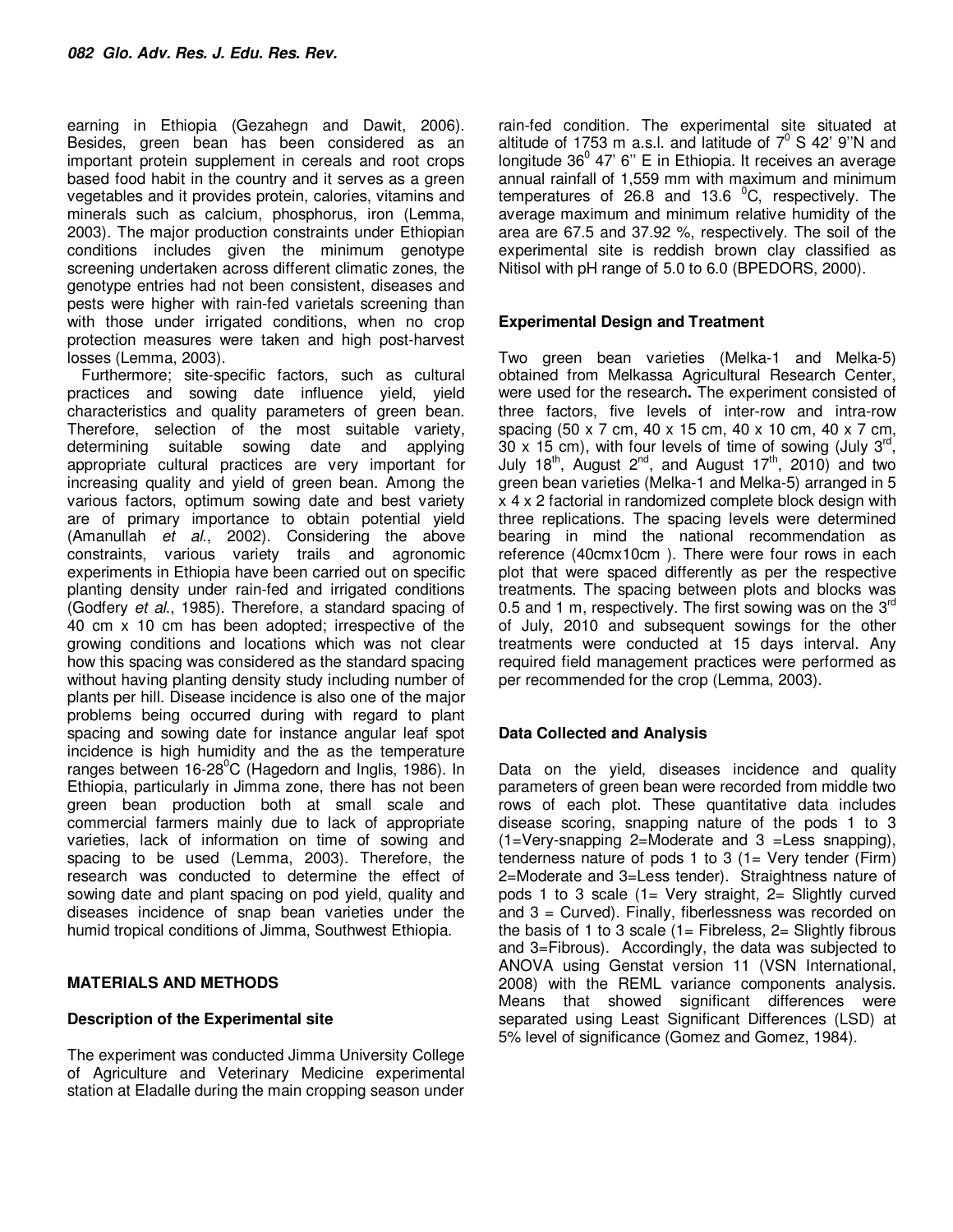## **RESULTS AND DISCUSSION**

## **Analysis of Variance**

There was significant (P<0.05) effect of sowing date on the total pod yield (kg ha<sup>-1</sup>), snapping, tenderness quality nature of green bean and to the incidence of both angular leaf spot and flour leaf spot diseases. The effect of spacing on total pod yield  $(kg \text{ ha}^{-1})$  and tenderness quality nature of green bean was significant at (P<0.05). The varietal difference was found to be significant (P<0.05) for total pod yield and tenderness quality nature of green bean (Table 1).

The result presented in Table 1 indicated that the interaction effect of varieties and sowing date was significant (P<0.05) for fibreless**,** straightness quality nature and rust disease incidence of green bean. The performance of green bean in-terms of straightness quality nature was significantly (P<0.05) influenced by the interaction effects of spacing and sowing date (Table 1).

## **Effect of sowing date and plant spacing on diseases incidence**

## **Rust Incidence**

Findings revealed that rust incidence showed a significant (P<0.05) due to interaction of varieties and sowing date (Table 1). The highest rust incidence from the whole treatment combinations was recorded at when Melka-5 sowed in August  $2^{nd}$  whereas the lowest of rust incidence was scored from the interaction between Melka-1 sowed in 17<sup>th</sup> August (Fig 1). This is due to at the early sowing date the plants expose for more length period of rain fall, humidity and less period of sunlight and another important thing that aggravate the development of diseases. Furthermore, Bose *et al.* (2002) confirmed that the rust infection on green bean particularly severe at high humidity condition.

# **Angular Leaf Spot Incidence**

The effect of sowing date on angular leaf spot diseases incidence percentage showed a significant  $(P \le 0.05)$ effect on green bean plant (Table 1). The highest (33.78) angular leaf spot incidence was recorded in 2<sup>nd</sup> August whilst, the lowest (20.82) angular leaf spot incidence was observed in July  $3^{rd}$  sowing dates (Table 2). This described that at the early sowing date there is relatively high humidity as compared to the other sowing date and the temperature at this month favorable for the growth and development of the disease. Furthermore (Hagedorn and Inglis, 1986) reported that the angular leaf spot incidence become high as humidity increases with the range of temperature  $16-28^{\circ}$ C.

## **Floury Leaf Spot Incidence**

The result revealed that floury leaf spot incidence also significantly (P<0.05) affected by different sowing dates of green bean (Table 1). The maximum (24.55%) floury leaf spot incidence was recorded in 18<sup>th</sup> July while, the minimum (19.43%) floury leaf spot incidence percentage was observed in  $17<sup>th</sup>$  August (Table 2). This is due to the diseases more sever at the cool and wet environmental condition than warm condition. Hagedorn and Inglis (1986) confirmed that cool and wet weather condition and in which the leaves remain wet for periods of 24 hours and longer period of time are essential for the growth and development of the diseases. Furthermore: floury leaf spot incidence was severing at under cool temperature and high relative humidity (CIAT, 1981).

## **Effect of sowing date and plant spacing on physical quality parameters**

## **Snapping Nature of green bean**

The different sowing date showed significant (P<0.05) effects on the snapping quality nature of green bean (Table 1). From the whole sowing date, sowing of green bean in July  $3<sup>rd</sup>$  showed the most (1.139) snapping quality nature of green bean. While, green bean sowed in 17<sup>th</sup> August showed the least (1.007) snapping quality of green bean followed by sowing snap bean at August  $\check{\mathsf{2}}^{\mathsf{nd}}$ (Table 3).

# **Tenderness (Firmness) of green bean**

The findings indicated that variety, sowing date and spacing showed significantly and independently (P<0.05) affected tenderness (Firmness) quality nature of green bean (Table 1). Significantly more (1.924) tenderness (Firmness) quality nature of green bean was observed at green bean sowed in July  $3<sup>rd</sup>$  and significantly the least (1.291) tenderness (Firmness) quality was observed in  $17<sup>th</sup>$  August (Table 3). However, there was significant interaction (P<0.05) effect on variety, sowing date and spacing on the tenderness quality of green bean (Table 1). The effect of different spacing showed significant (P<0.05) difference on the tenderness quality of green bean. The highest (1.708) tenderness quality was observed on a green bean sowed at 50cmx7cm, whilst the lowest (1.595) tenderness quality was observed sowing of green bean at the in all spacing of except 40cmx7cm (Table 4).

The result revealed on Table 5 that tenderness quality of variety Melka-1 significantly higher (1.780) compared to Melka-5. The difference between the two varieties used for the study in respect of tenderness quality could mainly be due to the genetic makeup difference of the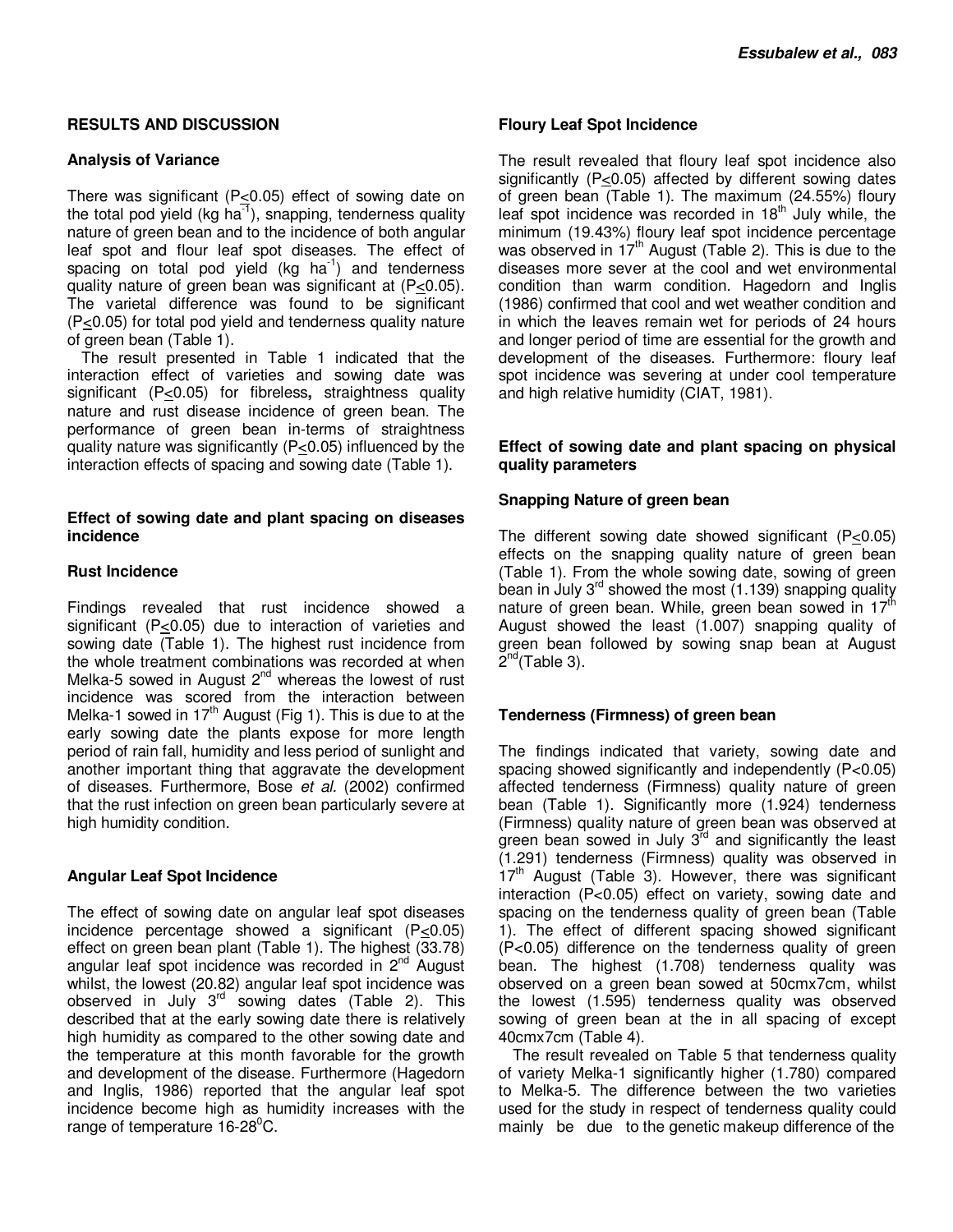| <b>Traits</b> | Variety            | <b>Spacing</b>     | Sowing date | Variety*<br><b>Spacing</b> | Variety*<br>Sowing<br>date | Spacing*S<br>owing<br>date | Variety*<br>Spacing*<br>Sowing<br>date |
|---------------|--------------------|--------------------|-------------|----------------------------|----------------------------|----------------------------|----------------------------------------|
| <b>TPY</b>    | $4.51*$            | 6.86               | 146.76**    | 3.49 <sup>ns</sup>         | 0.56 <sup>ns</sup>         | $20.93^{ns}$               | 15.00 <sup>ns</sup>                    |
| FL.           | 0.19 <sup>ns</sup> | 4.03 <sup>ns</sup> | $20.20**$   | 4.66 <sup>ns</sup>         | $8.77*$                    | 16.05 <sup>ns</sup>        | $(3.42^{ns})$                          |
| SΝ            | 0.52 <sup>ns</sup> | 4.79 <sup>ns</sup> | $11.74*$    | $2.12^{ns}$                | 2.59 <sup>ns</sup>         | $22.77^{ns}$               | 3.88 <sup>ns</sup>                     |
| TE            | 28.64**            | 27.83**            | 152.32*     | $2.19^{ns}$                | $7.93^{ns}$                | 6.11 <sup>ns</sup>         | 17.91 <sup>ns</sup>                    |
| <b>ST</b>     | 12.12**            | 3.40 <sup>ns</sup> | $31.73**$   | 5.70 <sup>ns</sup>         | $9.66*$                    | 29.35*                     | 14.83 <sup>ns</sup>                    |
| <b>RUST</b>   | $1.49^{ns}$        | 1.61 <sup>ns</sup> | 41.38**     | 2.78 <sup>ns</sup>         | $8.50*$                    | 9.97 <sup>ns</sup>         | $17.25^{ns}$                           |
| <b>ALS</b>    | $0.70^{ns}$        | 5.86 <sup>ns</sup> | 226.46**    | $2.79^{ns}$                | $3.49^{ns}$                | $11.95^{ns}$               | 7.56 <sup>ns</sup>                     |
| <b>FLS</b>    | 0.73 <sup>ns</sup> | 1.01 <sup>ns</sup> | 74.49**     | $2.52^{ns}$                | 0.88 <sup>ns</sup>         | 7.71 <sup>ns</sup>         | 7.74 <sup>ns</sup>                     |

**Table 1** Mean square error for the studied traits

**NB** *TPY: Total Pod Yield, FL: fibreless, SN: Snapping, TE: Tenderness, ST: Straightness, RUST: Rust Incidence, ALS: Angular Leaf Spot Incidence and FLS: Floury Leaf Spot Incidence*



Figure 1 Interaction effect of varieties and sowing date on rust incidence (%) in green bean

| Sowing date             | Angular leaf spot incidence (%) | Floury leaf spot incidence (%) |
|-------------------------|---------------------------------|--------------------------------|
| July $3^{\text{rd}}$    | 20.82 <sup>d</sup>              | $21.00^{b}$                    |
| July 18 <sup>th</sup>   | 30.33 <sup>c</sup>              | $24.55^{\circ}$                |
| August 2 <sup>nd</sup>  | $33.78^{a}$                     | 20.38 <sup>c</sup>             |
| August 17 <sup>th</sup> | $32.99^{b}$                     | $19.43^d$                      |
|                         |                                 |                                |
| CV(%)                   | 2.09                            | 1.89                           |
| $LSD (P=0.05)$          | 0.615                           | 0.404                          |

**Table 2** Effect of sowing date on angular leaf spot and floury leaf spot incidence (%) of green bean

two varieties. The observed difference in fresh pod yield between the two varieties of green beans owing to their genetic makeup Lemma *et al.* (2006).

## **Straightness of green bean**

The interaction between spacing and sowing date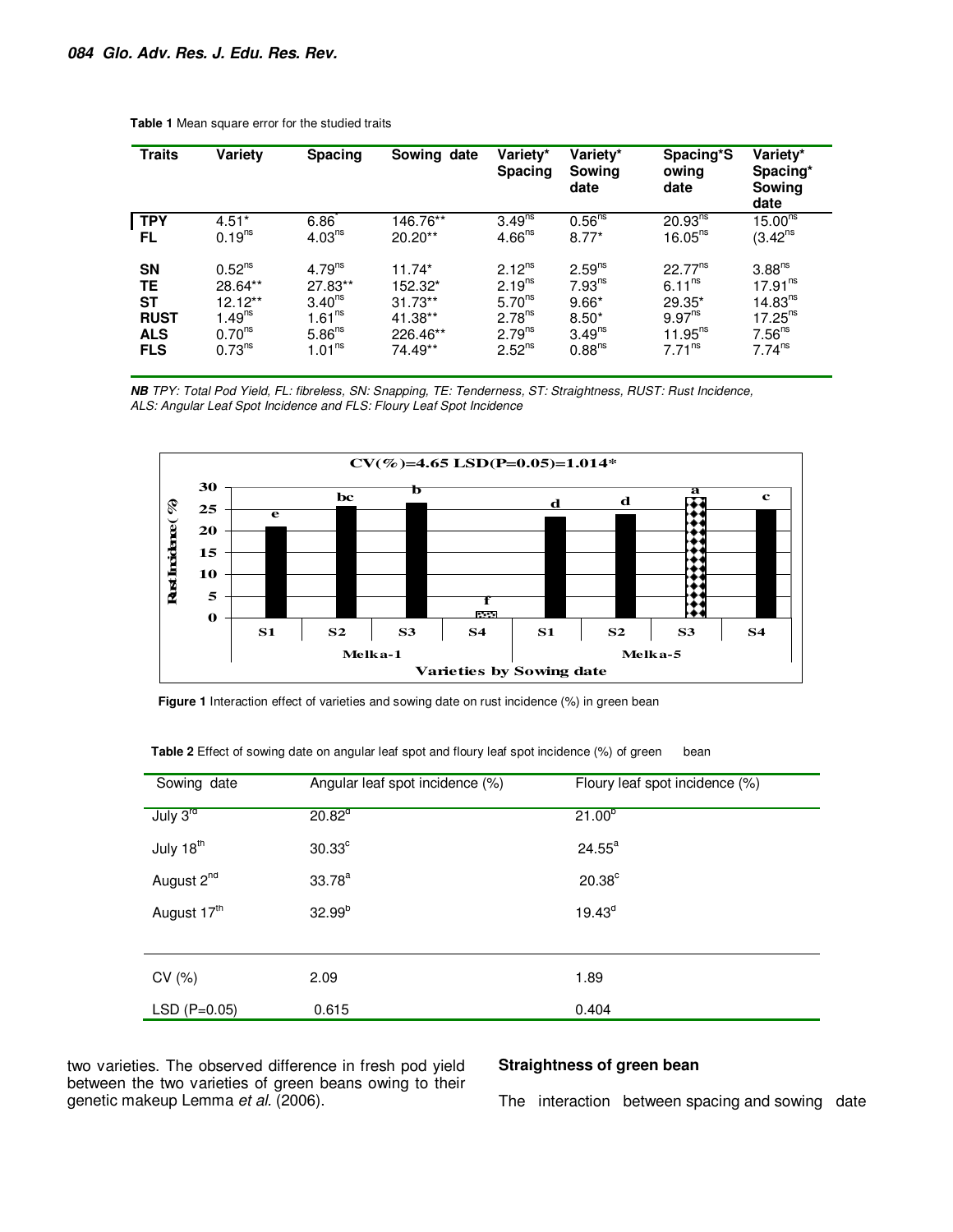| Sowing date             | <b>Snapping Nature</b><br>$(1 to 3 scale)^*$ | Tenderness (Firmness)<br>$(1 to 3 Scale)$ ** |
|-------------------------|----------------------------------------------|----------------------------------------------|
| July 3rd                | $1.139^{a}$                                  | $1.924^a$                                    |
| July 18th               | $1.087^{b}$                                  | $1.846^{b}$                                  |
| August 2 <sup>nd</sup>  | 1.037 <sup>c</sup>                           | $1.511^{\circ}$                              |
| August 17 <sup>th</sup> | $1.007^{\circ}$                              | $1.291^\circ$                                |
| Mean                    | 1.068                                        | 1.643                                        |
| CV(%)                   | 1.645                                        | 4.22                                         |
| $LSD (P=0.05)$          | 0.017                                        | 0.069                                        |

**Table 3** Effect of sowing date on snapping nature, tenderness quality of green bean

*\*=* **Snapping Nature ( 1***=Very-snapping, 2= Moderate and 3= Less snapping)* 

*\*\*=* **Tenderness ( 1***=Very tender, 2= Moderate and 3= Less tender)*

**Table 4** Effect of plant spacing on tenderness (Firmness) quality of green bean

| Spacing        | Tenderness (Firmness) (1to3 Scale)** |
|----------------|--------------------------------------|
| 50cmx7cm       | 1.708 <sup>a</sup>                   |
| 40cmx15cm      | $1.625^{b}$                          |
| 40cmx10cm      | $1.647^{b}$                          |
| 40cmx7cm       | $1.595^{b}$                          |
| 30cmx15cm      | $1.641^{b}$                          |
| Mean           | 1.643                                |
| CV(%)          | 5.79                                 |
| $LSD (P=0.05)$ | 0.095                                |
|                |                                      |

**Table 5** Effect of varieties on tenderness (Firmness) quality of green bean

| Varieties      | Tenderness (Firmness) (1to3 Scale)** |
|----------------|--------------------------------------|
| Melka-1        | $1.780^{a}$                          |
| Melka-5        | $1.506^{b}$                          |
| Mean           | 1.643                                |
| CV(%)          | 3.67                                 |
| $LSD (P=0.05)$ | 0.060                                |

showed significant ( $P \le 0.05$ ) effects in the straightness nature quality of green bean (Table 1). Therefore, the highest (1.566) straightness nature quality of green bean was observed when the green bean sowed in July  $3<sup>rd</sup>$  at 50cmx7cm. The lowest (1.110) straightness quality nature of green bean was observed in August  $2^{nd}$  at 50cm x 7cm (Table 6).

#### **Interaction effects of variety and sowing date on quality parameters of green bean**

#### **Straightness nature of green bean**

The straightness nature quality of green bean significantly (P<0.05) affected due to varieties and sowing date (Table 1). The highest (1.464) straightness nature quality was observed from Melka-5 sowed in July 3<sup>rd</sup> while the lowest (1.162) straightness quality of green bean was recorded in August  $2^{nd}$  for Melka-1 (Table 7).

#### **Fibreless Nature of green bean**

The interaction effect between variety and sowing date showed significant (P<0.05) difference in the fibreless nature of green bean (Table 1). The highest fibreless nature quality of green bean was observed from the interaction between Melka-1 with sowing date in  $3<sup>rd</sup>$  July (Table 8). This result agreed with the work of Marlene *et al* (2008) as reported the delay sowing of green bean such as unsuitable weather conditions, they resulted the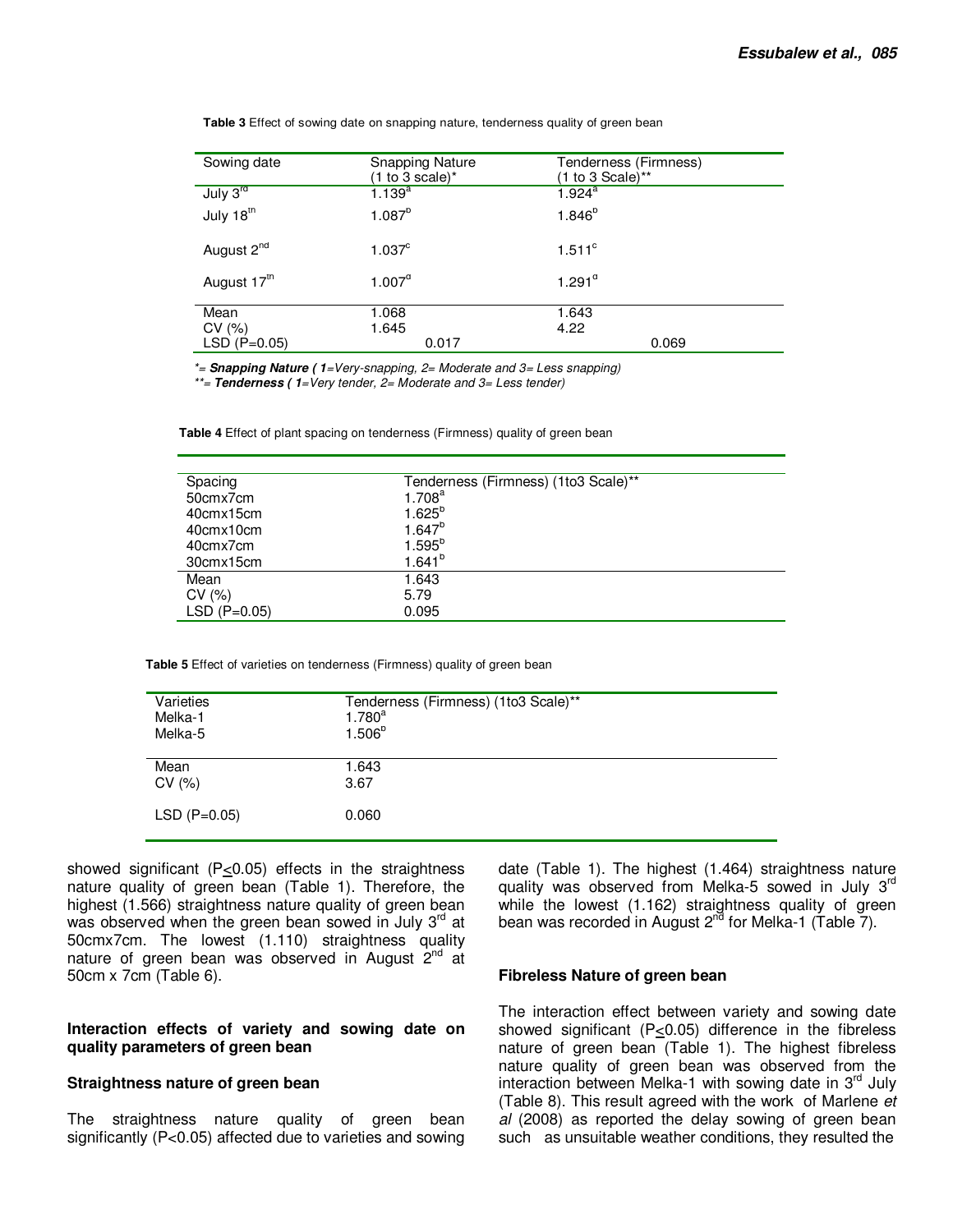| Parameters                      |                                                                                           | Straightness***                                                                            |
|---------------------------------|-------------------------------------------------------------------------------------------|--------------------------------------------------------------------------------------------|
| Spacing<br>50cmx7cm             | Sowing date<br>July 3 <sup>rd</sup><br>July 18th<br>August 2 <sup>nd</sup><br>August 17th | $1.566^a$<br>$1.147^{erg}$<br>1.110 <sup>9</sup><br>$1.247^{\text{det}}$                   |
| 40cmx15cm                       | July 3rd<br>July 18 <sup>th</sup><br>August 2 <sup>nd</sup><br>August 17th                | $1.389$ <sup>bc</sup><br>$1.278$ <sup>cde</sup><br>$1.130^{19}$<br>$1.184^{erg}$           |
| 40cmx10cm                       | July 3rd<br>July 18 <sup>th</sup><br>August 2 <sup>nd</sup><br>August 17th                | $1.389$ <sup>bc</sup><br>1.200 <sup>erg</sup><br>$1.262^{\text{cdet}}$<br>$1.478^{ab}$     |
| 40cmx7cm                        | July 3rd<br>July 18 <sup>th</sup><br>August 2 <sup>nd</sup><br>August 17th                | $1.351$ <sup>bcd</sup><br>$1.161$ <sup>etg</sup><br>$1.397^{bc}$<br>$1.387$ <sup>bcd</sup> |
| 30cmx15cm                       | July 3rd<br>July 18th<br>August 2 <sup>nd</sup><br>August 17th                            | $1.394^{bc}$<br>$1.280^{\text{cde}}$<br>$1.247$ <sup>det</sup><br>$1.431^{ab}$             |
| Mean<br>CV(%)<br>$LSD (P=0.05)$ |                                                                                           | 1.30<br>9.01<br>0.117                                                                      |

**Table 6** Interaction effect of plant spacing and sowing date on straightness quality of green bean

*\*\*\*= Straightness (1= Very straight, 2=Slightly curved, 3=Curved)* 

**Table 7** Interaction effect of variety and sowing date on straightness quality of green bean

| <b>Sowing Date</b> |                      |                          |                        |                         |       |            |                   |
|--------------------|----------------------|--------------------------|------------------------|-------------------------|-------|------------|-------------------|
| Variety            | July 3 <sup>ra</sup> | July 18 $\mathrm{^{th}}$ | August 2 <sup>nd</sup> | August 17 <sup>tn</sup> | Mean  | СV<br>(% ) | LSD<br>$(P=0.05)$ |
| Melka-1            | 1.397 $^{\rm b}$     | 1.218 $^{\circ}$         | 1.162 $^{\rm e}$       | $1.225^{\circ}$         | 1.251 |            |                   |
| Melka-5            | $.464^a$             | $.439^{ab}$              | .296 <sup>c</sup>      | 1.209 $^{\sf de}$       | 1.352 | 5.67       | 0.074             |
| Mean               | .431                 | .328                     | .229                   | 1.217                   | .302  |            |                   |

*\*\*\*= Straightness (1= Very straight, 2=Slightly curved, 3=Curved)* 

**Table 8** Interaction effect of variety and sowing date on fibreless nature green bean

| <b>Sowing Date</b> |                      |                       |                        |                  |      |       |                   |
|--------------------|----------------------|-----------------------|------------------------|------------------|------|-------|-------------------|
| Variety            | July 3 <sup>rd</sup> | July 18 <sup>th</sup> | August 2 <sup>nd</sup> | August 17th      | Mean | CV(%) | LSD<br>$(P=0.05)$ |
| Melka-1            | $.171^a$             | .036 <sup>cd</sup>    | $1.032^{\rm cd}$       | $1.067^b$        | 1.07 |       |                   |
| Melka-5            | .106 <sup>b</sup>    | 1.043 <sup>cd</sup>   | $1.024^\circ$          | l.179 $^{\rm a}$ | 1.07 | 3.79  | 0.04              |

*\*\*\*\*= Fibreless nature (1 to 3 Scale) (1= Fibreless,2= Slightly fibrous and 3= Fibrous)*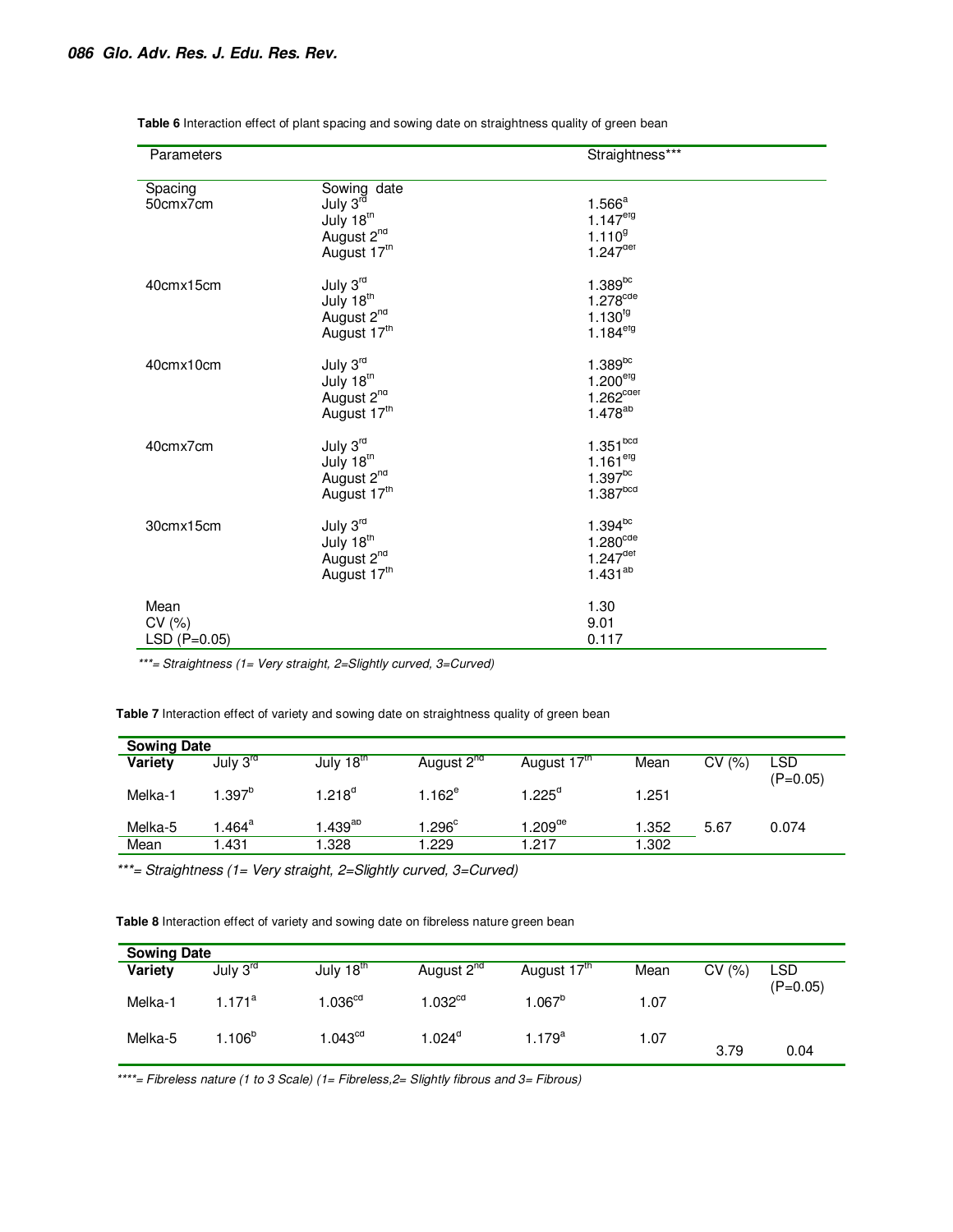**Table 9** Effect of sowing date on pod yield of green bean plants

| Sowing date             | Pod Yield (kg/ha)   |
|-------------------------|---------------------|
| 3 <sup>rd</sup> July    | 7182 <sup>a</sup>   |
| $18th$ July             | 7000 <sup>a</sup>   |
| 2 <sup>nd</sup> August  | 2621 <sup>b</sup>   |
| 17 <sup>th</sup> August | $1818$ <sup>c</sup> |
| CV(%)                   | 15.39               |
| LSD (5%)                | 712.22              |

**Table 10** Effect of plant spacing on total pod yield of green beans

|                      | Parameters        |
|----------------------|-------------------|
| <b>Plant Spacing</b> | PY (kg/ha)        |
| 50cmx7cm             | 4456 <sup>b</sup> |
| 40cmx15cm            | 4362 <sup>b</sup> |
| 40cmx10cm            | 3866 <sup>c</sup> |
| 40cmx7cm             | 5777 <sup>a</sup> |
| 30cmx15cm            | 4817 <sup>b</sup> |
| Mean                 | 4655.6            |
| CV(%)                | 17.46             |
| LSF                  | 813.033           |

**Table 11** Effect of varieties on pod yield of green bean

| Varieties | Pod Yield (kg/ha) |
|-----------|-------------------|
| Melaka-1  | 4323 <sup>b</sup> |
| Melaka-5  | 4988 <sup>a</sup> |
| Mean      | 4655.5            |
| CV(%)     | 10.986            |
| LSD (5%)  | 511.560           |

highest fiber development this might be quality compensate for the pod yield losses.

#### **Effect of sowing date and plant spacing on total pod yield**

#### **Total Pod Yield**

There was a significant (P<0.05) effect of sowing date on total pod yield of green bean (Table 1). Higher pod yield was obtained sowing of green bean on the 3<sup>rd</sup> of July. On the contrary, the lowest total pod yield was registered from sowing the beans late, the  $17<sup>th</sup>$  of August (Table 9). This was probably because of the limited vegetative growth of plants from the late sowing as a result of the limited photosynthates availability. This in turn was attributed to the short rains associated with late sowing. Yoldas and Esiyok (2007) revealed that decreased yield due to a short vegetation period of the crop sown late and the maximum growth and yield was obtained by sowing of beans on July. Lower pod yield in the late planting season was due to a smaller biomass production from a

shorter vegetative growth period and moreover, the decline in pod production may simply result from declining flower production as vegetative growth ceases. Late sowing has negative consequences on yield because the reproductive stage occurs when weather conditions are less favorable. The reproductive period of common bean plants coincide with the highest summer temperatures and this cause abscission of many buds and flowers that results in a significant decrease in productivity (Marlene *et al.,* 2008).

Plant spacing at 40cmx7cm resulted in the highest pod yield. Conversely, the lowest total pod yield was obtained from a green bean spaced at 40cmx10cm (Table 10). There was a difference of 49.43 percent total pod yield between the maximum and the minimum and this perhaps due to the large number of plants per unit area under narrower spacing which limited the unnecessary vegetative growth and favored setting of more pods. Samih (2008) who showed superior yield in the case of high plant populations over that of low densities. This could be attributed to the less severe competition among plants for nutrients and other resources under the context of less number plants per unit area. Cutcliffe (1967) also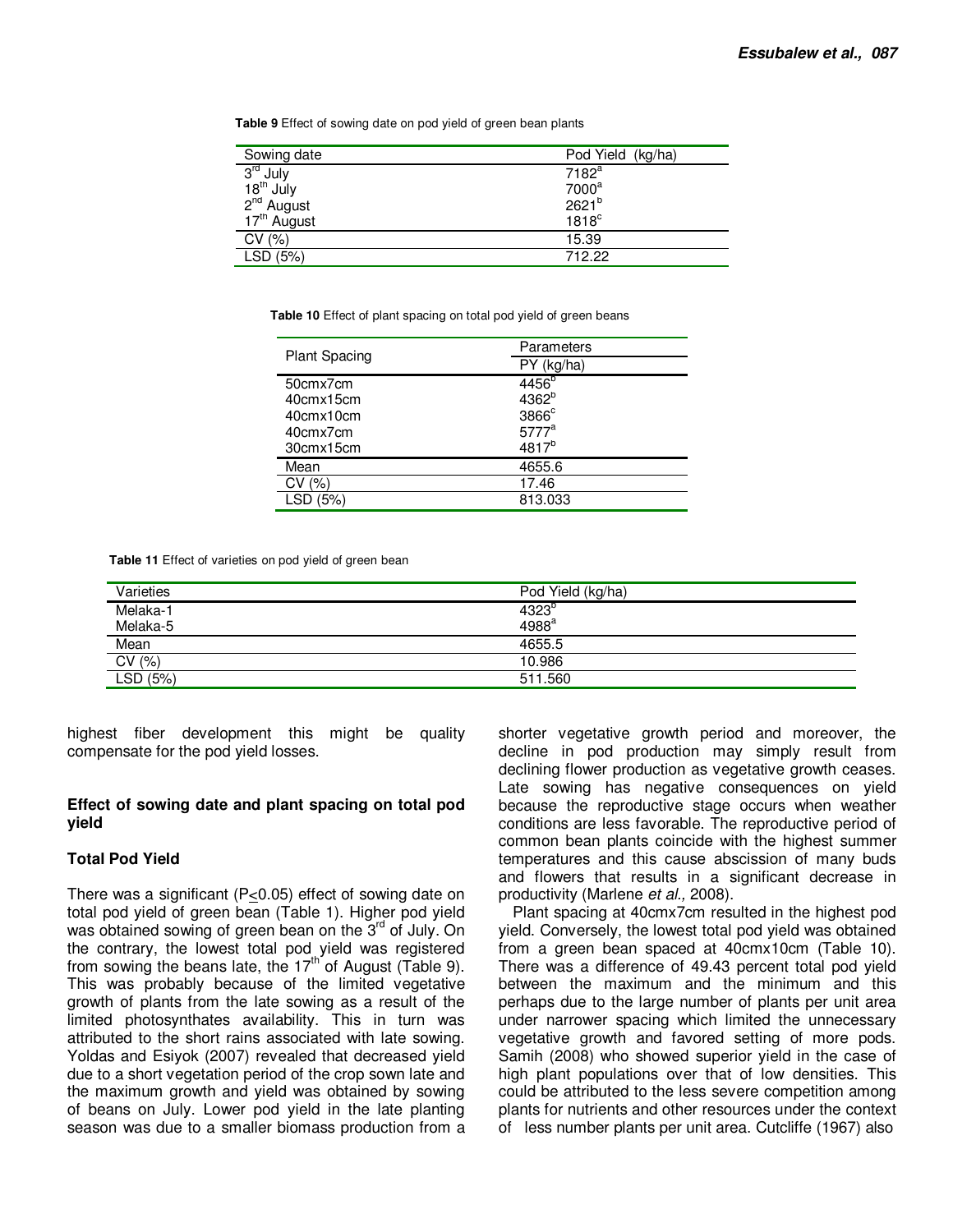reported yield of green beans increased at the narrow spacing than the wider. Wahab (1986) stated that higher planting densities of green bean gave higher pod yields per unit area than that of lower planting density.

The highest total pod yield was obtained from the variety Melka-5 whereas the lowest total pod yield was obtained from Melka-1 (Table 11). The difference between the two varieties used for the study in respect of total pod yield could mainly be due to the genetic makeup of the varieties. Lemma *et al.* (2006) observed difference in yield between the two varieties of green beans owing to their genetic makeup. The two varieties also manifest differences in respect of earliness and vegetative growth. Cultivars with long vegetative growth duration had generally higher fresh pod yields than those with short vegetative growth duration in the early and normal planting seasons (Marlene *et al.,* 2008). El-Noemani *et al.* (2010) reported that snap bean growth, pods or seed yield and total exportable yield are greatly affected by genotype of variety. Amer *et al.* (2002) concluded that the differences in pods yield of bean varieties might be attributed due to the genetic makeup a variety.

## **Summery and Conclusion**

Choice of appropriate variety, with suitable sowing date and using the optimum plant spacing are very important factors to increase yield, quality as well as reduce disease incidence of green bean. The present study indicated that green bean sowed on the  $3<sup>rd</sup>$  of July resulted in the highest total pod yield. Similarly, the highest total pod yield was obtained with plants spaced at 40 cm  $\times$  7 cm. Among the varieties, Melka-5 gave the highest total pod yield. On the other hand the lowest of rust incidence was scored from the interaction between Melka-1 sowed in August 2<sup>nd</sup>. The lowest angular leaf spot incidence was observed in July 3<sup>rd</sup> sowing dates. The minimum floury leaf spot incidence percentage was observed in  $17<sup>th</sup>$  August. Quality of green bean also affected by different plant spacing and sowing date with different variety. The present funding sowing of green bean in July  $3^{rd}$  showed the most snapping quality nature of green bean. More tenderness (Firmness) quality nature of green bean was observed at green bean sowed in July  $3^{rd}$ . The highest tenderness quality was observed on a green bean sowed at 50cmx7cm. The result revealed that tenderness quality of variety Melka-1 significantly higher as compared to Melka-5. The interaction between July 3<sup>rd</sup> and 50cmx7cm gives the highest straightness nature quality of green bean. The highest straightness nature quality was observed from Melka-5 sowed in July 3<sup>rd</sup> and the highest fibreless nature quality of green bean was observed from the interaction between Melka-1 with sowing date in  $3<sup>rd</sup>$  July.

Therefore, the results of this study has shown that different sowing date, spacing, and varieties had a

significant positive influence on the yield, quality and disease incidence of green bean. Hence, sowing of green bean at 3<sup>rd</sup> July gives more pod yield, more quality green bean and less disease incidence as compared to the other sowing date.

From this study, it can be concluded that sowing of green bean at  $3^{rd}$  July, spacing at 40 cm  $\times$  7 cm and variety Melka-1 had a potential to increase the yield, quality and less disease incidence green bean under Jimma condition. Hence, farmers and any new commercial growers and/or investors at Jimma and similar agro-ecology areas can use these packages for growing green bean with better quality and yield.

#### **REFERENCES**

- Amanullah JI, Hayat TF, Khan AI and Khan N (2002). Effect of sowing dates on yield and yield components of mash bean varieties. Asian J. Plant Sci., 1: 622-624.
- Amer AH, M. El Desuki, Omaima, M. Sawan and Ibrahim AM (2002 a). Patentiality of some snap bean (Phaseolus vulgaris L.) varieties under different irrigation levels at Shark El – Owinat Region. Egypt Journal of Applied .Science, 17(1): 327-345.
- Bose TK, Kabir TK, Maity VA Parthasarathy and Som. MG (2002). Vegetable Crops. Vol.2, Kolkata. India. pp: 177-201.
- BPEDORS (2000). Physical and Socio economical profile of 180 District of Oromiya Region. Pp.248-251. Bureau of Planning and Economic Development of Oromiya Regional state (BPEDORS), physical planning Development .Finfinne, Ethiopia.
- CIAT (1981). Potential for field beans Easter Africa. Proc. Of a regional workshop held in Lilongwe, Malawi, 9-14 March 1980. Cali, Colombia.
- Cutcliffe JA (1967). Effect of seed spacing on yield and size distribution of snap beans. *Canadian Journal of Plant Science*, 47:519-522
- El-Noemani AA, El-Zeiny HA, El-Gindy AM, El-Sahhar EA and El-Shawadfy MA (2010). Performance of Some Bean (*Phaseolus Vulgaris* L*.*) Varieties under Different Irrigation Systems and Regimes, *Australian Journal of Basic and Applied Sciences*, 4(12): 6185-6196
- FAO (2009). Production year book. Food and Agriculture Organization for the United Nations, Rome Italy.
- Gezahegn A and Dawit A (2006). Marketing of Pulses in Ethiopia. 346 351pp. In: Kemal Ali; Gemechu Keneni; Seid Ahmed; R. Malhotra; S. Beniwal; K. Makkouk, and M.H. Halila (Eds.). Food and Forage Legumes of Ethiopia: Progress and Prospects. Proceedings of the Workshop on Food and Forage Legumes, 22- 26 September 2003. Addis Ababa, Ethiopia.
- Godfrey-Sam-Aggrey G, Yosef H and Turuwork A(1985). Review of Green Beans Research in Ethiopia and Proposal for Future Research and Development Direction.
- Gomez KA and Gomez AA (1984). Statistical procedures for Agricultural Research. 2<sup>nd</sup> ed. John wily & Sons, New York.
- Hagedom DJ and Inglis DA (1986). Hand Book of Bean Diseases. Madison, Wisconsin.
- Lemma D, Shimales A, Selamawit K and Abyote A (2006). Varietal Development of Major Vegetables in the Rift Valley Region. Pp In: Melksa Agricultural Research Center, Werer Agricultural Research Center, EIAR Proceeding of the Inaugural and First Ethiopian Horticultural Science Society Conference, 27-30 March 2006. Addis Ababa, Ethiopia.
- Lemma Dessalegne (2003). Snap Bean Production and Research Status (*Phasiolus vulgaris*) in Ethiopia. Melkasa Agricultural Research Center. Nazret, Ethiopia.
- Marlene PB, Ana María González AM, Rodiño AP, De Ron AM and Marta Santalla M (2008). Effects of planting season and plant cultivar on growth, development, and pod production in snap bean